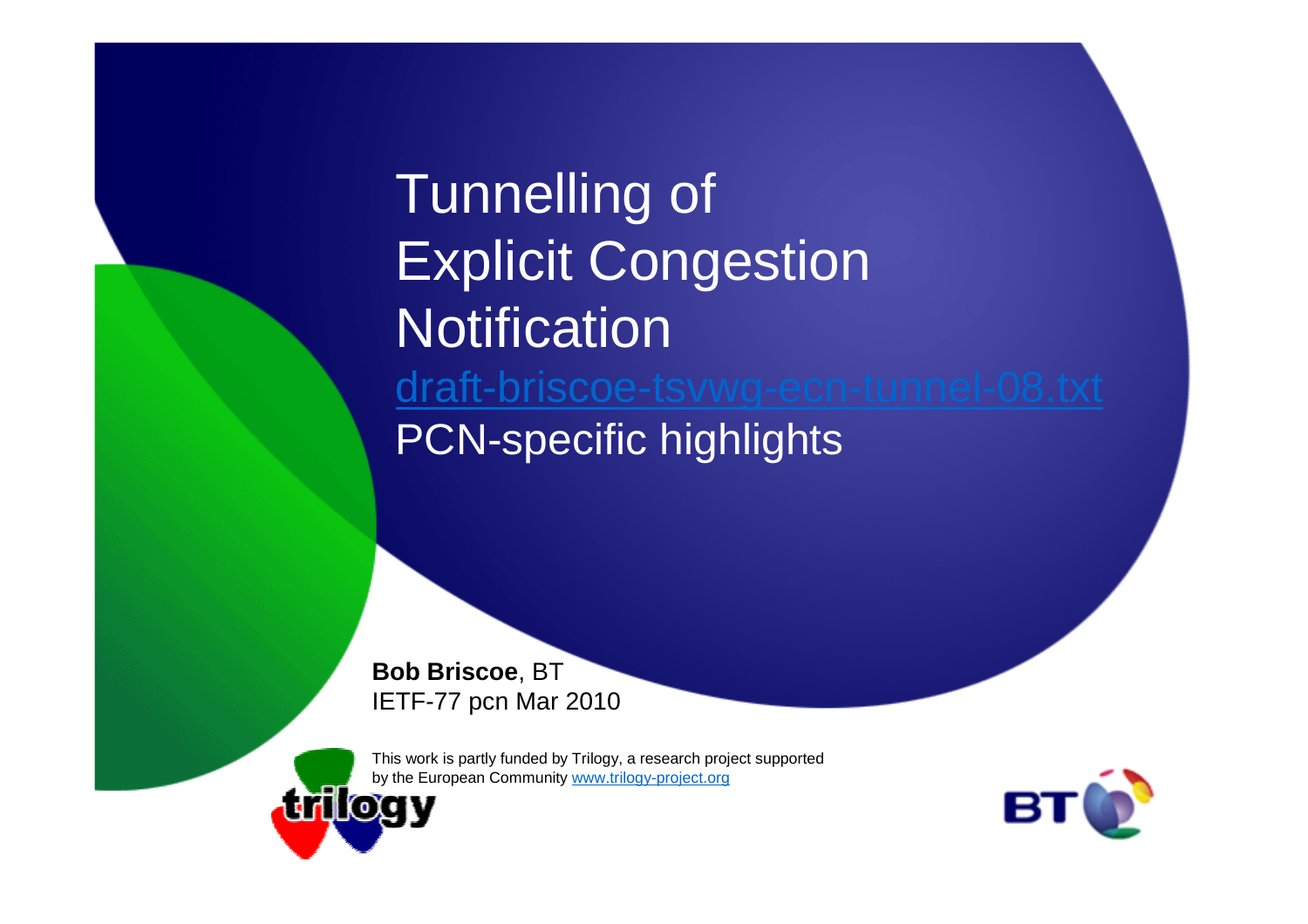#### status

- • Tunnelling of Explicit Congestion Notification
	- **revised WG draft:** draft-ietf-tsvwg-ecn-tunnel-08.txt 03 Mar '10• revised WG draft:
	- •**intended status:** standards track
	- $\bullet$ **updates:** 3168, 4301 (if approved)
	- **RFC pub target:** Dec '09
	- •**immediate intent:** in WG last call & Security Directorate review
	- **w-gs & r-gs affected:** TSVWG, PCN, ICCRG, IPsecME, Int Area?
- revised four times since last IETF, 04 08:
	- •consensus on functional changes & alarms
	- •additions for PCN support remain intact
	- $\bullet$ tightening up of normative words
	- $\bullet$ PCN-specific appendices marked for deletion – added summaries in main body
	- re-reviews: Gorry Fairhurst, David Black
	- •new reviews: Michael Menth, Teco Boot
- minutiae are important these are changes to IP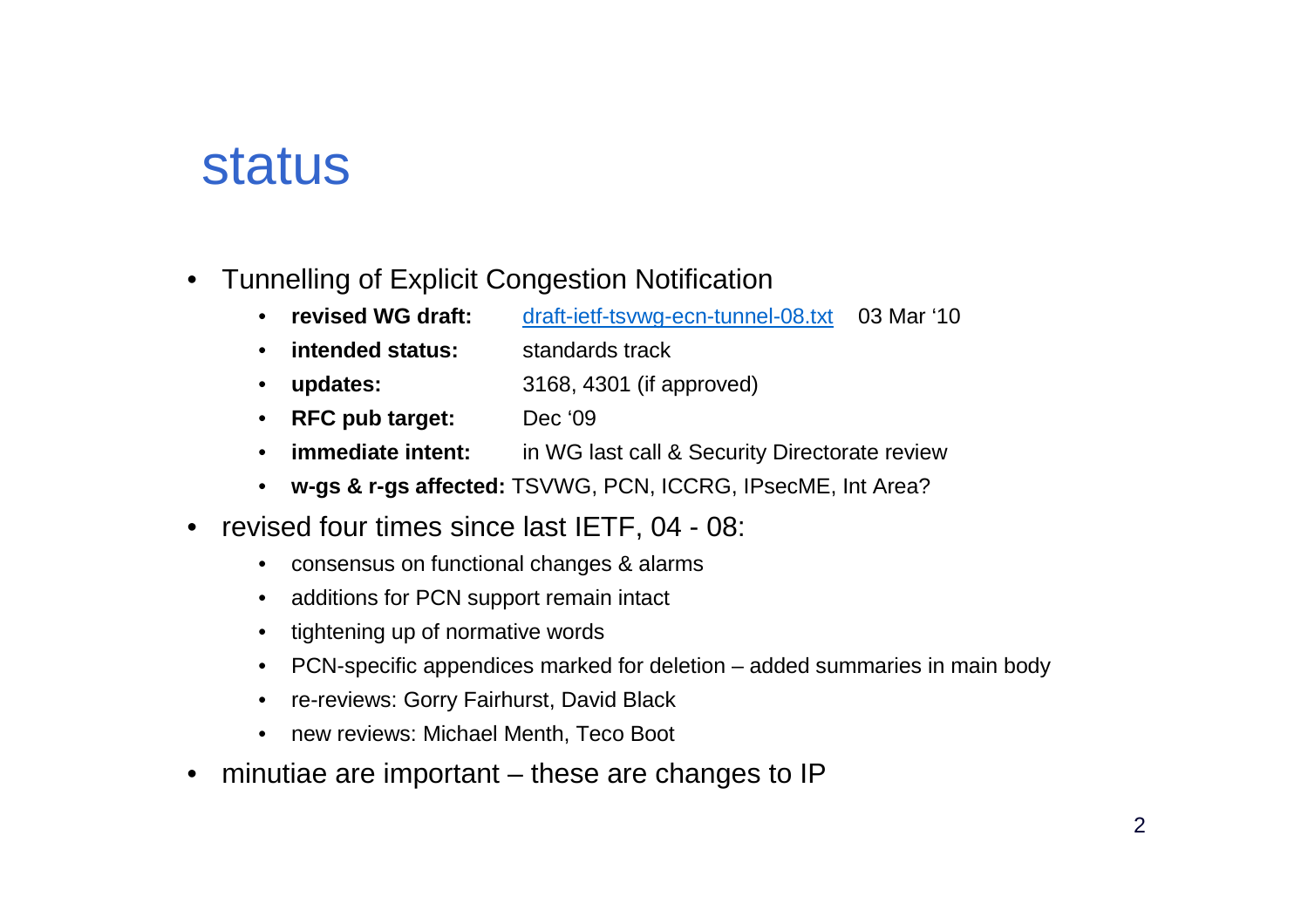## recap of the tunnel ingress issue

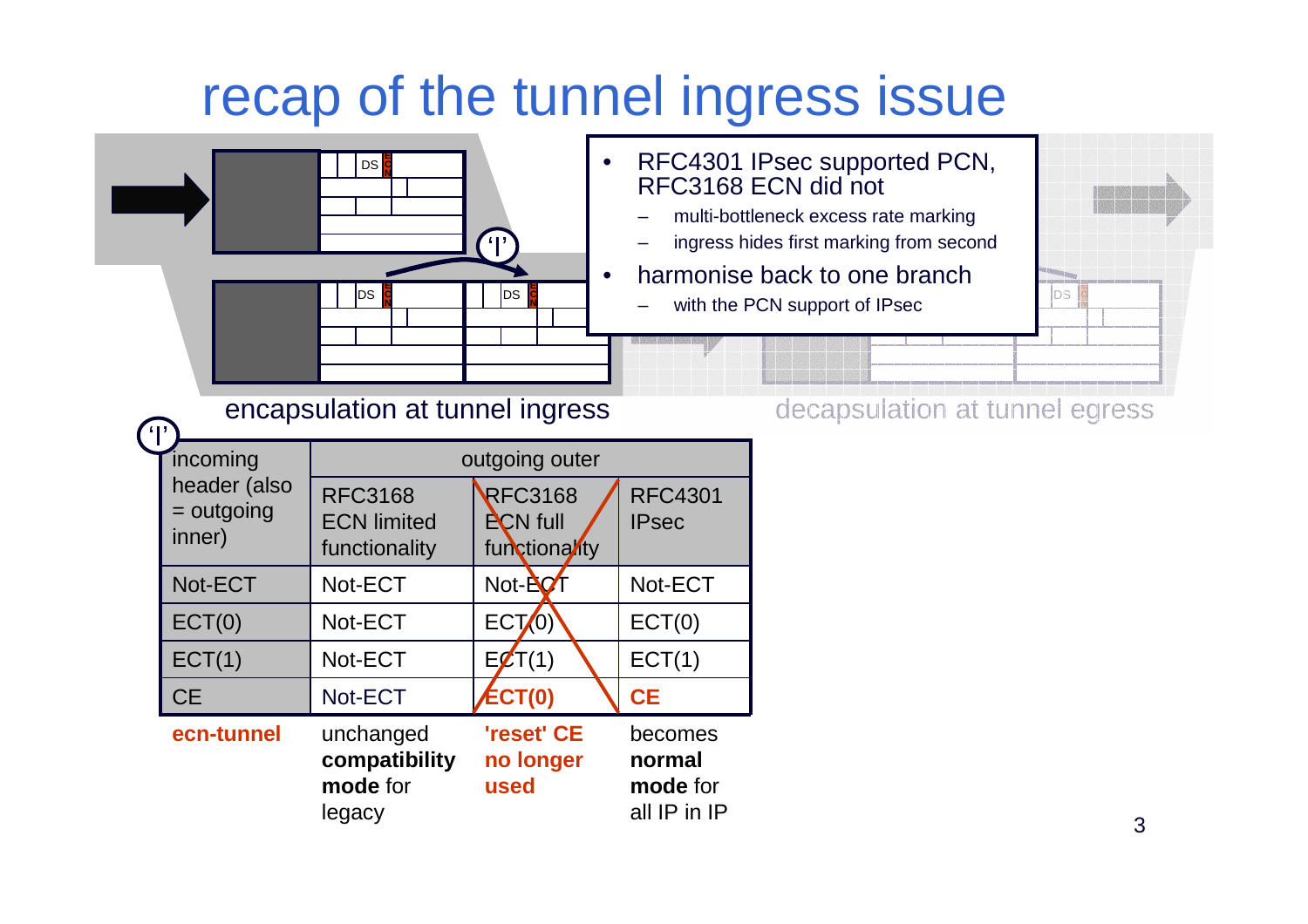# changes to standards actions $dr$ aft- $04 \rightarrow 08$

- normal mode at ingress (§4.3)
	- distinction much clearer: "MUST implement" and "SHOULD use"
	- otherwise could be lazily interpreted as "SHOULD implement"
	- –if only implement compatibility mode, wouldn't add ECN/PCN support
	- closes "compliant if do nothing" loophole used in the past

| Incoming<br>Header | <b>Outgoing Outer Header</b> |                |
|--------------------|------------------------------|----------------|
|                    | Compatibility<br>Mode        | Normal<br>Mode |
| Not-ECT            | Not-ECT                      | Not-ECT        |
| ECT(0)             | Not-ECT                      | ECT(0)         |
| ECT(1)             | Not-ECT                      | ECT(1)         |
| СĒ                 | Not-ECT                      | СE             |

recap of ingress modes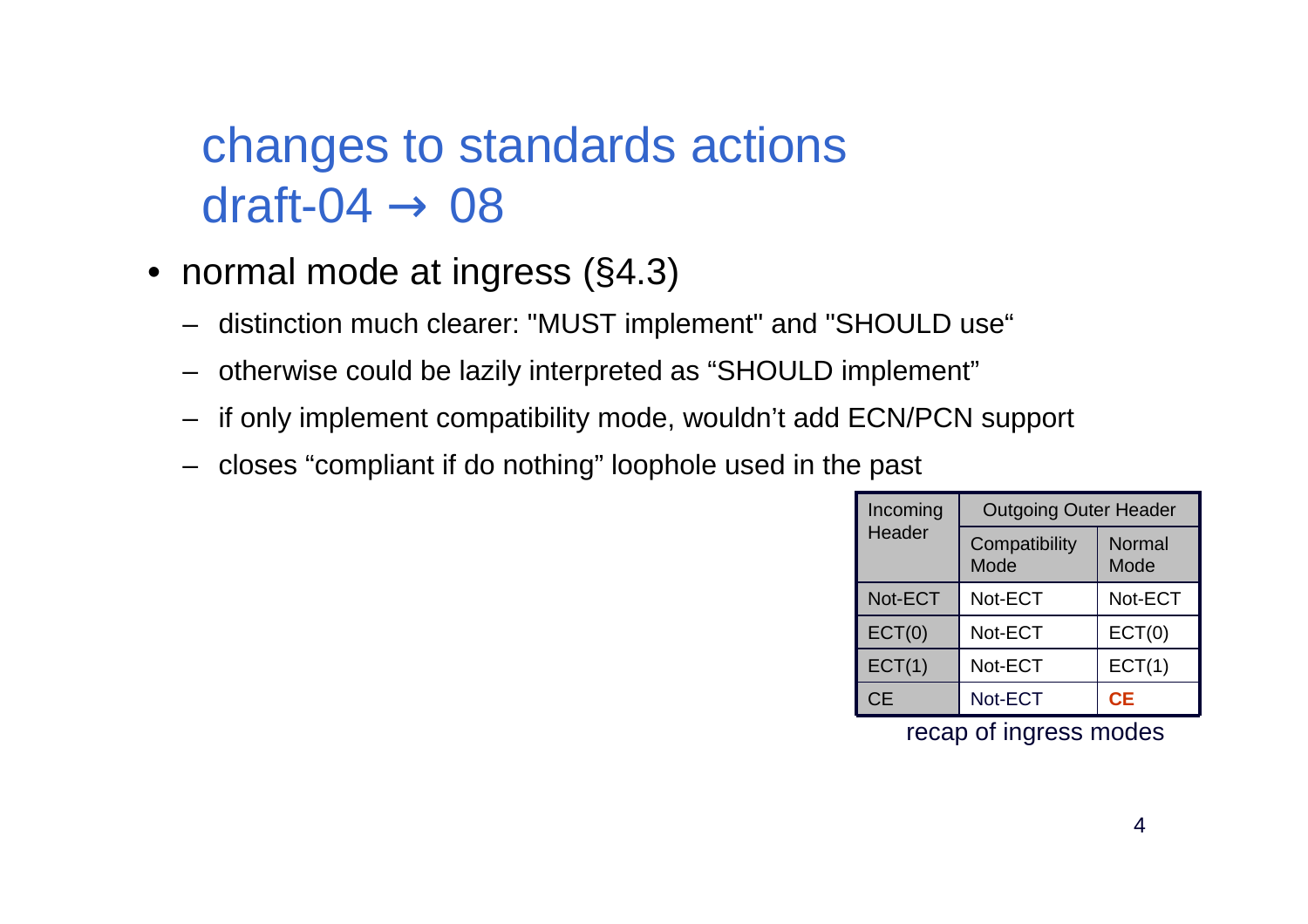### recap egress behaviour in existing RFCs



**CE** 

- •effectively wastes ½ bit in IP header
- •**prevents PCN using this transition**

Outgoing header (RFC4301 \ RFC3168)

E CE CE CE CE CE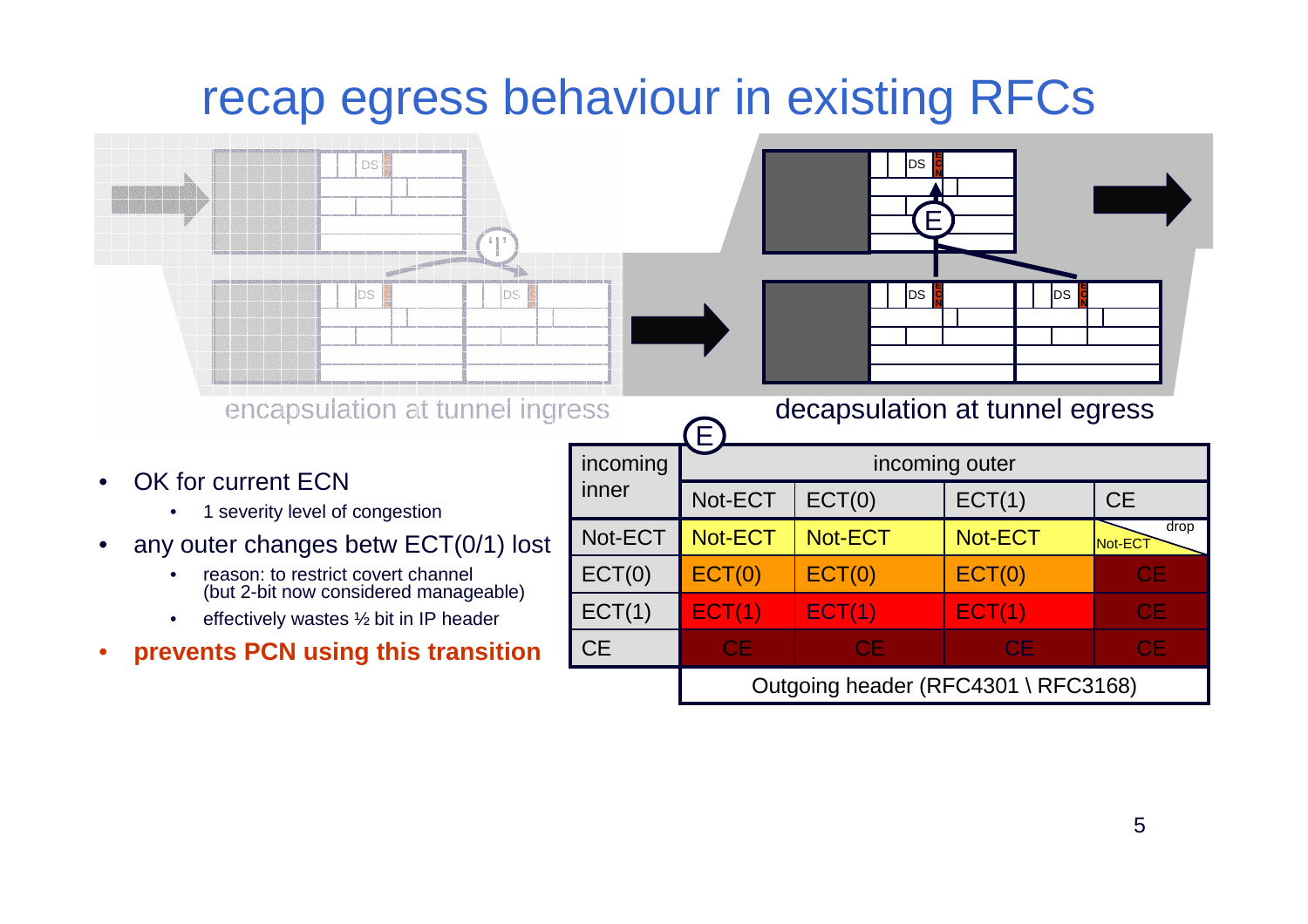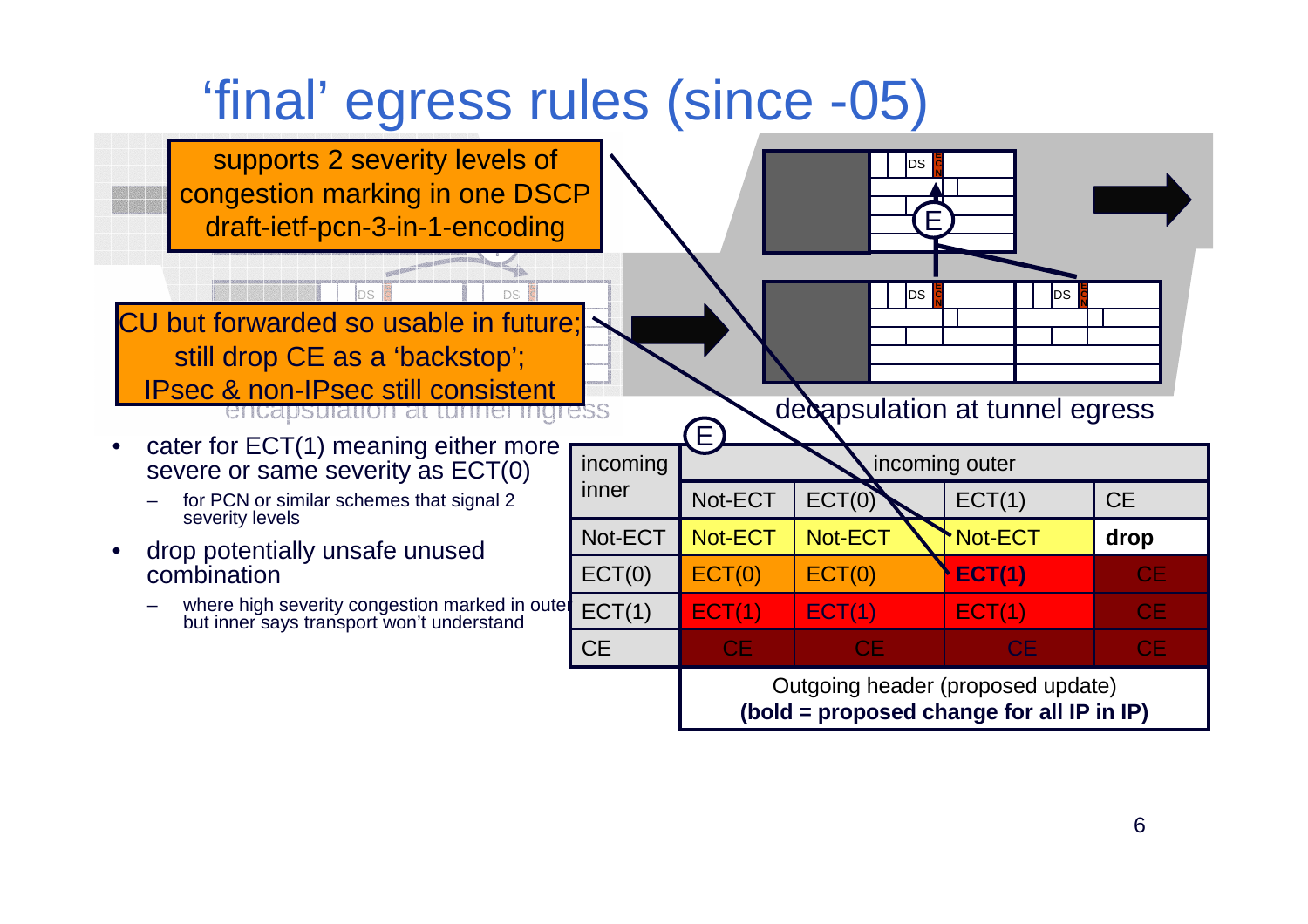## 'final' egress CU alarms (since -05)



1. (**!!!**) = always CU, always potentially dangerous

3. CU in this deployment (operator specific)

2. (**!**) = always CU, possibly dangerous

- an update, not a fork
- no changes to combinations used by existing protocols (backward compatible)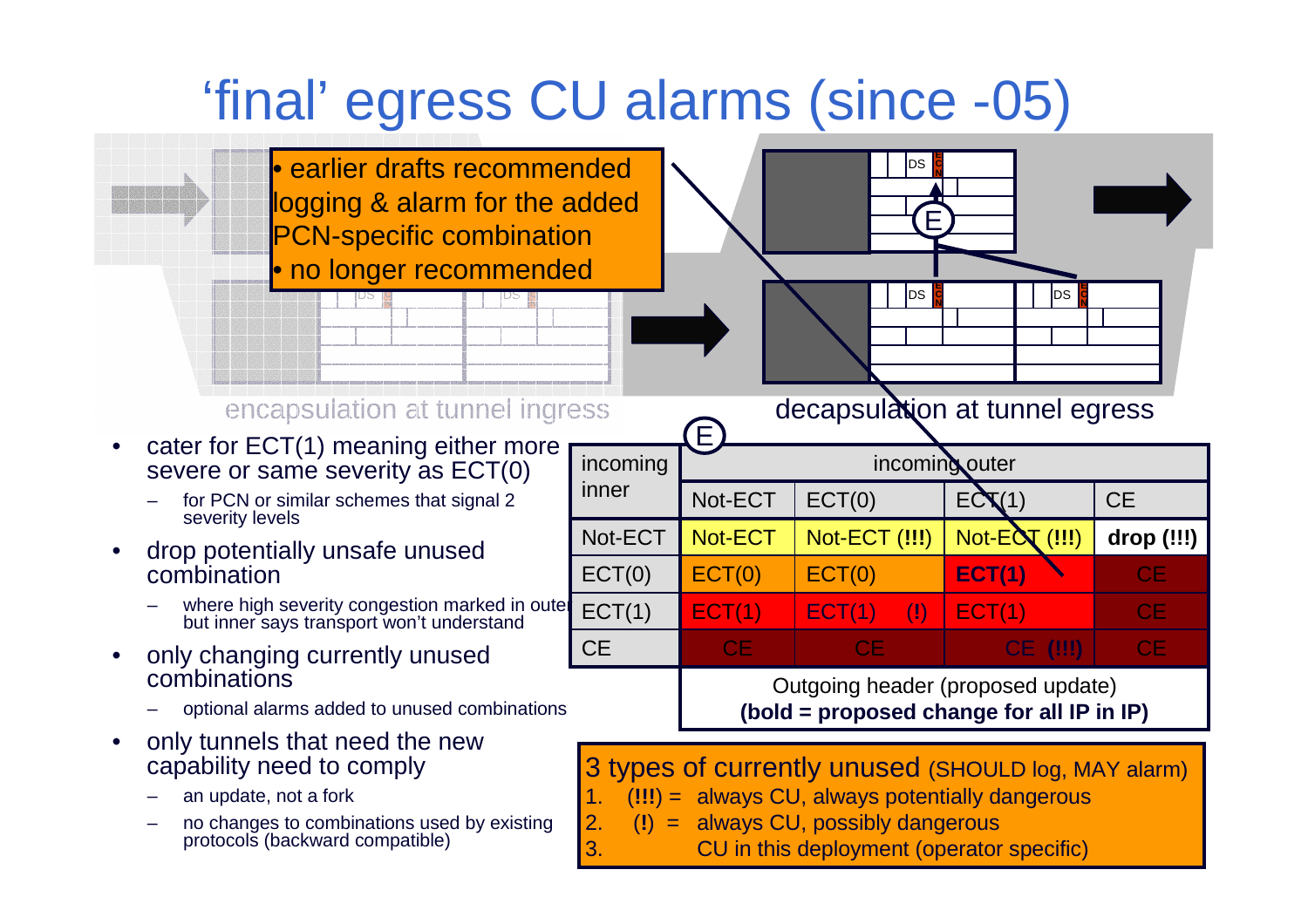#### next steps

- In WG last call & Security Directorate review
- issues or messages of support to tsvwg list please